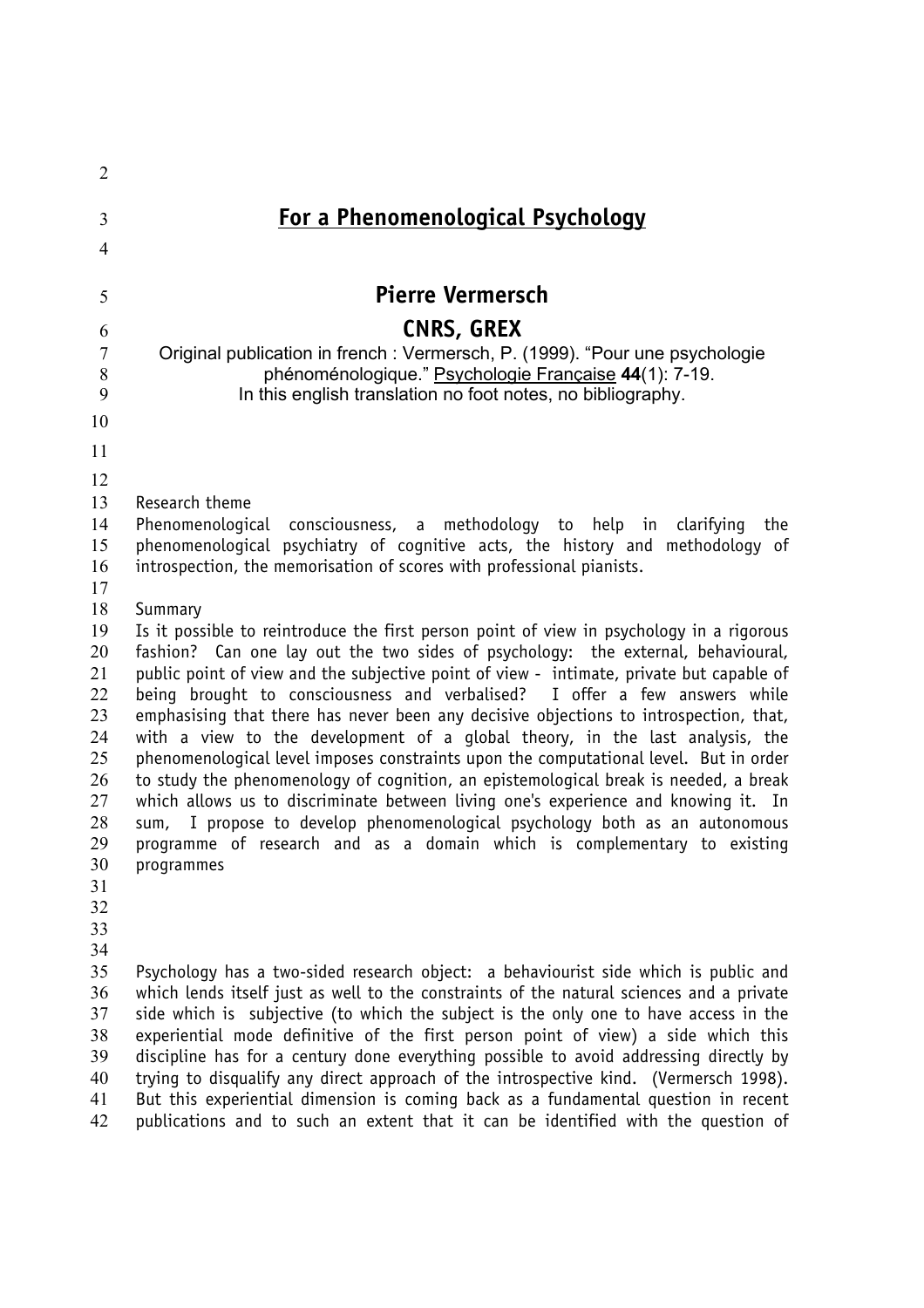phenomenological consciousness. Moreover, this theme is presently undergoing a veritable editorial boom via innumerable colloquia and, more still, as the privileged point of contact for all those disciplines which make up the philosophy of mind: neurophysiology, philosophy, psychology, cognitive psychology, linguistics, psychiatry, 6 artificial intelligence etc  $\dots$ . To the point where one might well ask whether what psychology rejected from its field is not going to make the fortune of other researchers less encumbered by fears about not being recognised as a true science, fears which have haunted psychology from its inception. In numerous recent publications on consciousness, authors stress the need for an examination of the area between the sub-personal or computational level and the phenomenological level (for example: Jackendoff 1987, Flanagan 1992, Mc Ginn 1991, Varela, Thompson, Rosch 1991, Chalmers 1996). They underline the importance of taking account of subjective experience and some of them emphasise the need to mobilise introspection (Pesoa1998, Block 1995) and even ethics (Howes 1991. Varela 1996a). In short, a group of authors (with many differences) argues for a certain level of analysis to be taken into account, the level of what appears to the subject, therefore a phenomenological level and so oriented around a particular object of study arising typically at this level, namely, subjective experience and a methodology capable of gaining access to it, namely 20 introspection, which designates globally both the reflecting gesture and the verbalised description of the reflected content (cf. Depraz, Varela, Vermersch). However, for the majority of authors, while their writing may carry a wealth of bibliographical material bearing on cognitive psychology, the neurosciences, clinical neuro physiology or the philosophy of mind, in connection with the phenomenological level, by contrast, one hardly finds any references at all and when introspection is appealed to one finds virtually nothing. All that is left is ready made thought. In addition, everything happens as if both the supporters and the opponents of the phenomenological level experienced no difficulty in citing an example drawn from their personal experience. At this time, and in connection with most of these publications, it is as if mobilising the phenomenological level of description posed no methodological problem.

Is phenomenological access so simple then? Is it so obvious that it stands in no need of any regulated procedure? No work of critical elaboration of the data? One might object that few references are cited because few have been published. This objection is fair, but could one not conclude therefrom that it has become a matter of urgency to develop an empirical, phenomenological psychology? (i.e., one based upon an amassing of data in contrast to philosophical phenomenology or philosophical psychology). Without spending time on objections of principle which set out to prove a priori that it is meaningless or impossible to even attempt to concretely develop a rigorous methodology with a view to producing new data and assessing, by scientific practise, what real limits one comes up against with regard to what pertains to consciousness and with regard to the possibility of validating it. Just such an attempt has been made, from 1995 on, in Paris, by a research group organised around a seminar devoted to practical phenomenology but a large part of the methodology had already been generated by the development of the clarificatory interview entretien d'explicitation ??? (Vermersch 1994) and the founding of GREX (Groupe de recherche sur l'explicitation) in 1991.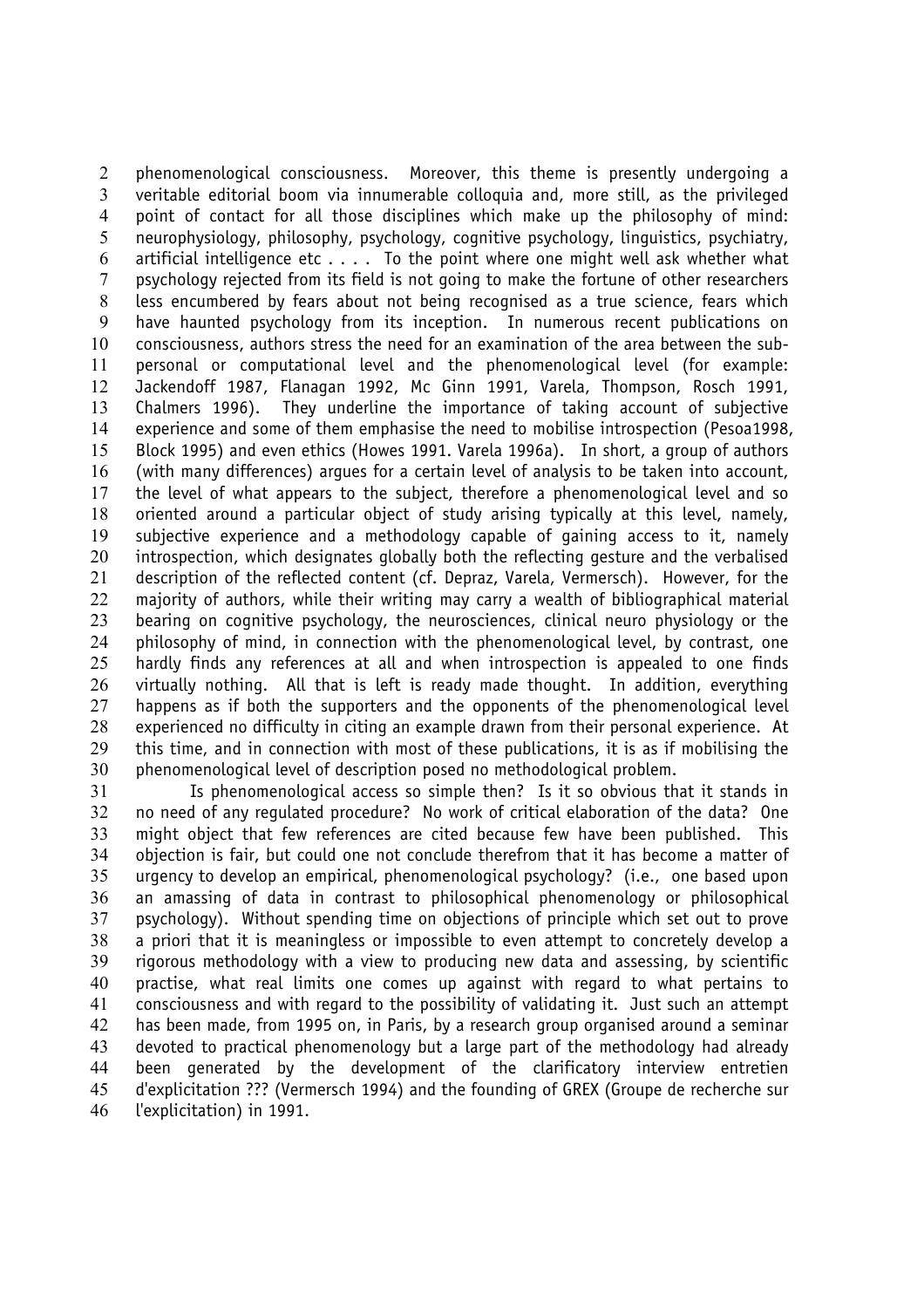in what way the systematic/methodological taking into account of subjective experience presupposes an epistemological break, a need to break with the naive familiarity of the relation with our experience and the passage to a genuine reflecting activity. **The Rejection of Introspection and the First Person Point of View**  1890, Binet 1903) and, on the other, the requirements of experimental 23 psychologists who, at the same time, tried to constitute a psychology on the model of the natural sciences. One attempt at a reconciliation assumed the form of inserting the

 

methodology of introspection into the constraints of experimental programmes - the 'Wurzbourg school' in Germany under the direction of Kulpe (Burloud 1927, Humphey 1951, Mandfler & Mandler 1964) the 'Cornell school' in the United States inspired by Tichener (Tichener 1909, 1912, 1913) and, preceding both of them by a few years, the 'Paris school' represented essentially by the work of Binet and his pupil Henry (Binet 1903). The greater part of the published work mentions the word 'experimental' in its title (for example: Binet 1903, Watt 1905, Ryle 1909, Tichener 1909, Okabe 1910) attesting thereby to their determination to situate their thinking both in the first person point of view and in that of a scientific psychology synonymous with an experimental set- up and with quantification. Elsewhere I have presented the details of this history (Vermersch 1998).

But this reconciliation was never accepted and criticism, taking as its target the very possibility of introspection, never ceased. Should one even bother to criticise the critique of introspection? Throughout the two centuries in which the list of critical objections never ceased to accumulate have there ever been any which carried conviction (cf. the assessment of opinions throughout the history of psychology: Dumas 1924, Bakan 1954, Guillaume 1942, Radford 1974, Howes 1991)? After all, had a single one of these proved well founded, the rest would not have been necessary!

In the first place this discussion is useless. Useless to mount justifications, to show the irrelevance of these criticism, because in principle no one of them would ever carry conviction to the extent that the form of these criticisms is that of trying to establish a negative result: impossibility, uselessness, impracticability, suspicion directed toward the act, or the object. And trying to prove the absence or the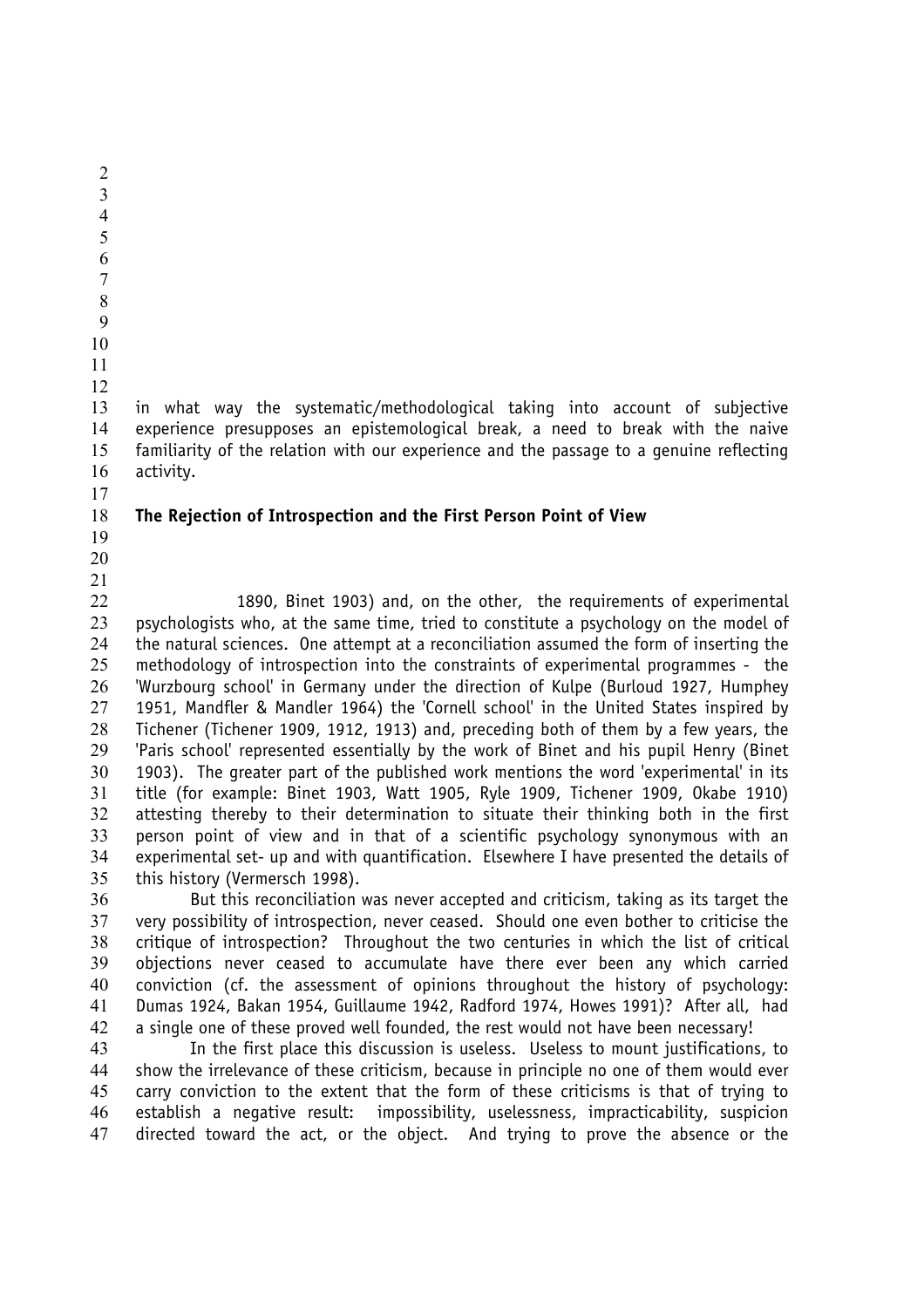impossibility of something is an ill-founded epistemological enterprise (except in the formal sciences). If one can show that a claim can be rejected with reference to a counter-example, it is, on the other hand, difficult, in the empirical domain, to establish with certainty that it would never be possible to find counter examples. Only the ability to master the totality of the available possibilities would make it possible to demonstrate the impossibility of a certain type of result. If one had to make a list of what each period claimed to be a priori impossible and which was realised in the following generation, one would be obliged to enumerate most of the technical inventions of our time. Beginning with the so-called 'absurdity' of making something 'heavier than air' fly. The strategy aimed at proving the impossibility of something is a waste of time. It seems that as a general rule it is much more productive to investigate 'under what conditions'?, 'within what limits'? Unless the argument underlying the attempt at a proof of impossibility is, in the end, sponsored by motives which are not scientific.

However, from a second point of view, this review of the critical arguments allows us to bring to light the properties of the methodology which we need and towards which our efforts are aimed. In fact, even if the criticisms are not sufficiently conclusive to condemn introspection, they do point up questions which deserve 20 thought. Let us sum up the main arguments. Introspection is impossible, in principle, since it presupposes a duplication of the subject - which is impossible (Compte 1830); 22 introspection only produces contradictory results on which no one can reach agreement, so it should not be used because it is non-scientific (general reaction to the controversy on the theme of the relation between thought and mental image); introspection is based on descriptions, therefore on verbal results which can teach us nothing since they are the product of 'social training' (Pieron 1927); introspection is directed towards private, non observable objects with regard to which it is impossible to use a scientific method based upon the agreement of observers, so it has to be abandoned; introspection is, at best, only able to get at that which the subject can be conscious of, but numerous psychological investigations show that the subject is not, and can not be, conscious of basic psychological facts and laws, so it is useless appealing to it; introspection exists but it is completely mistaken regarding what it yields, so the claims it produces are of no scientific interest (Skinner 1974); introspection does not exist, what is taken for introspection being only the expression of naive theories of the subject regarding psychological causality, pointless getting interested in this, it isn't introspection (Nesbitt & Wilson 1977); the information generated by introspection is worthless, it has no fundamental utility, one can only disregard it (Boring 1953); the proof that there is no such thing as introspection - assuming that it is the world of an 'internal sense' - is that, in contrast to the other senses, this internal sense could yield no phenomenology (Lyons 1986)

Despite the diversity of their content, all these criticisms adopt the same approach of trying to prove the existence, or impossibility, of something. But in addition to these fully worked out criticisms, there exists a 'ready-made thinking' which may be summed up in the declaration that: 'it is well known that it is not scientific' or even, at the hands of certain recent authors, 'introspection is notorious for being unscientific'. With certain psychologists the word 'introspection' releases phobic reactions, that is, compulsive and irrational reactions.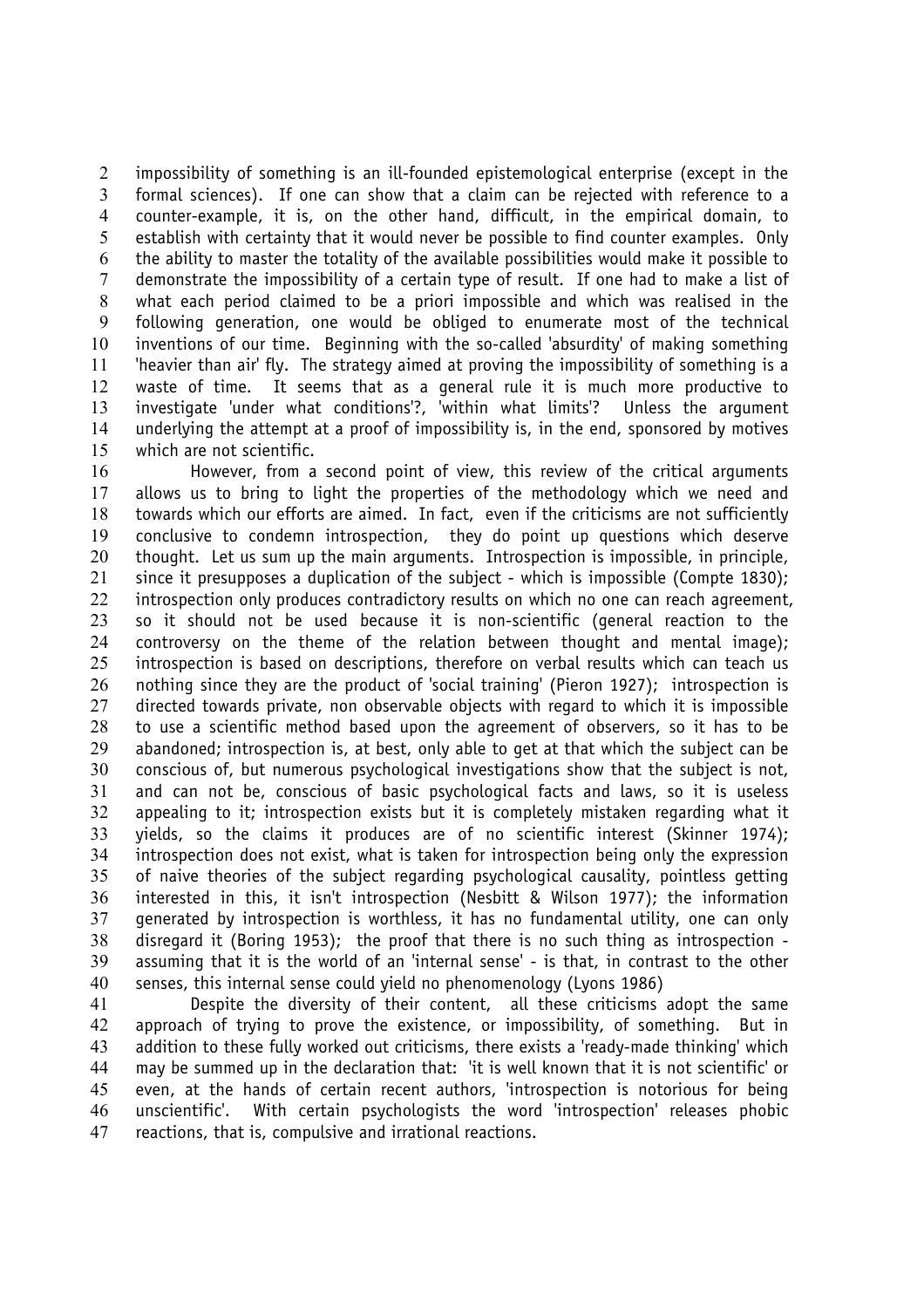| $\overline{c}$          |                                               |  |              |     |     |
|-------------------------|-----------------------------------------------|--|--------------|-----|-----|
| $\overline{\mathbf{3}}$ |                                               |  |              |     |     |
| $\overline{4}$          |                                               |  |              |     |     |
| $\overline{5}$          |                                               |  |              |     |     |
| $\boldsymbol{6}$        |                                               |  |              |     |     |
| $\boldsymbol{7}$        |                                               |  |              |     |     |
| 8                       |                                               |  |              |     |     |
| 9                       |                                               |  |              |     |     |
| $10\,$                  |                                               |  |              |     |     |
| $11\,$                  |                                               |  |              |     |     |
| 12                      |                                               |  |              |     |     |
| 13                      |                                               |  |              |     |     |
| 14                      |                                               |  |              |     |     |
| 15                      |                                               |  |              |     |     |
| 16                      |                                               |  |              |     |     |
| $17\,$                  |                                               |  |              |     |     |
| 18                      |                                               |  |              |     |     |
| 19                      |                                               |  |              |     |     |
| $20\,$                  |                                               |  |              |     |     |
| $21\,$                  |                                               |  |              |     |     |
| $22\,$                  |                                               |  |              |     |     |
| 23                      |                                               |  |              |     |     |
| 24                      |                                               |  |              |     |     |
| 25                      |                                               |  |              |     |     |
|                         |                                               |  |              |     |     |
|                         |                                               |  |              |     |     |
| $26\,$<br>27            |                                               |  |              |     |     |
| $28\,$                  | Establishing Structural Relations Between the |  | Sub-personal | and | the |
|                         | <b>Phenomenological Level</b>                 |  |              |     |     |
| 29                      |                                               |  |              |     |     |
| $30\,$<br>31            |                                               |  |              |     |     |
| 32                      |                                               |  |              |     |     |
| 33                      |                                               |  |              |     |     |
| 34                      |                                               |  |              |     |     |
| 35                      |                                               |  |              |     |     |
| 36                      |                                               |  |              |     |     |
| $37\,$                  |                                               |  |              |     |     |
| 38                      |                                               |  |              |     |     |
| 39                      |                                               |  |              |     |     |
| $40\,$                  |                                               |  |              |     |     |
| $41\,$                  |                                               |  |              |     |     |
| 42                      |                                               |  |              |     |     |
| 43                      |                                               |  |              |     |     |
| 44                      |                                               |  |              |     |     |
| 45                      |                                               |  |              |     |     |
| 46<br>47                |                                               |  |              |     |     |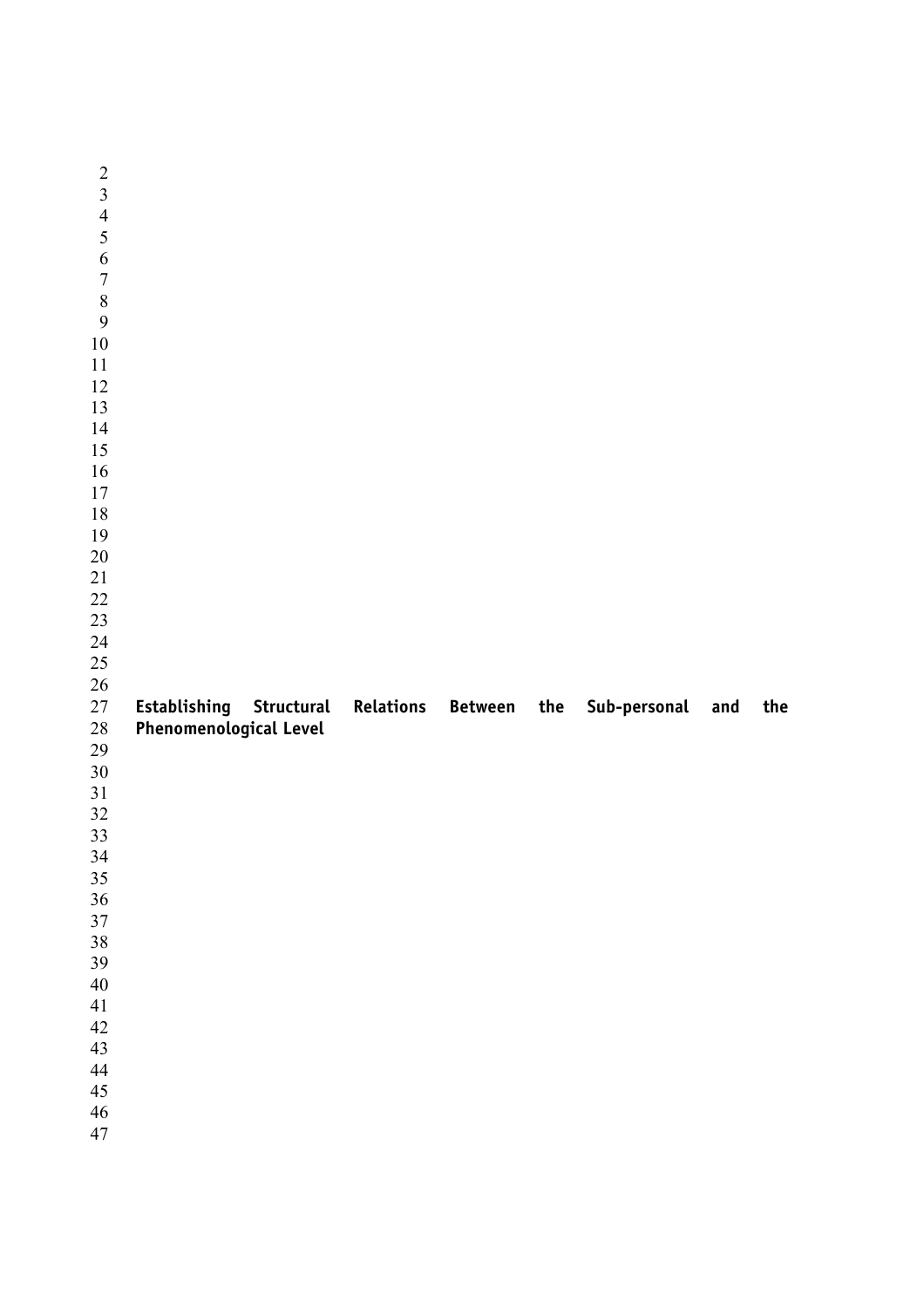| $\overline{2}$          | The Pre-eminence of the Sub-personal: A Fallacious Argument                     |
|-------------------------|---------------------------------------------------------------------------------|
| $\overline{\mathbf{3}}$ |                                                                                 |
| $\frac{4}{5}$           |                                                                                 |
|                         |                                                                                 |
| $\boldsymbol{6}$        |                                                                                 |
| $\sqrt{ }$              |                                                                                 |
| $\,8\,$                 |                                                                                 |
| 9                       |                                                                                 |
| $10\,$                  |                                                                                 |
| 11                      |                                                                                 |
| 12                      |                                                                                 |
| 13                      |                                                                                 |
| 14                      |                                                                                 |
| 15                      |                                                                                 |
| 16                      |                                                                                 |
| 17                      |                                                                                 |
| 18                      |                                                                                 |
| 19                      |                                                                                 |
| $20\,$                  |                                                                                 |
| 21                      |                                                                                 |
| $22\,$                  |                                                                                 |
| $23\,$                  |                                                                                 |
| 24                      |                                                                                 |
| $25\,$                  |                                                                                 |
| $26\,$                  |                                                                                 |
| $27\,$                  |                                                                                 |
| $28\,$                  |                                                                                 |
| 29                      |                                                                                 |
| $30\,$                  |                                                                                 |
| $31\,$                  |                                                                                 |
| $32\,$                  |                                                                                 |
| 33                      |                                                                                 |
| 34                      | The Irreducibility of the Phenomenological Level and its Conformity to Practise |
| 35                      |                                                                                 |
| 36                      |                                                                                 |
| 37                      |                                                                                 |
| 38                      |                                                                                 |
| 39                      |                                                                                 |
| $40\,$                  |                                                                                 |
| 41                      |                                                                                 |
| 42                      |                                                                                 |
| 43                      |                                                                                 |
| 44                      |                                                                                 |
| 45                      |                                                                                 |
| 46                      |                                                                                 |
| 47                      |                                                                                 |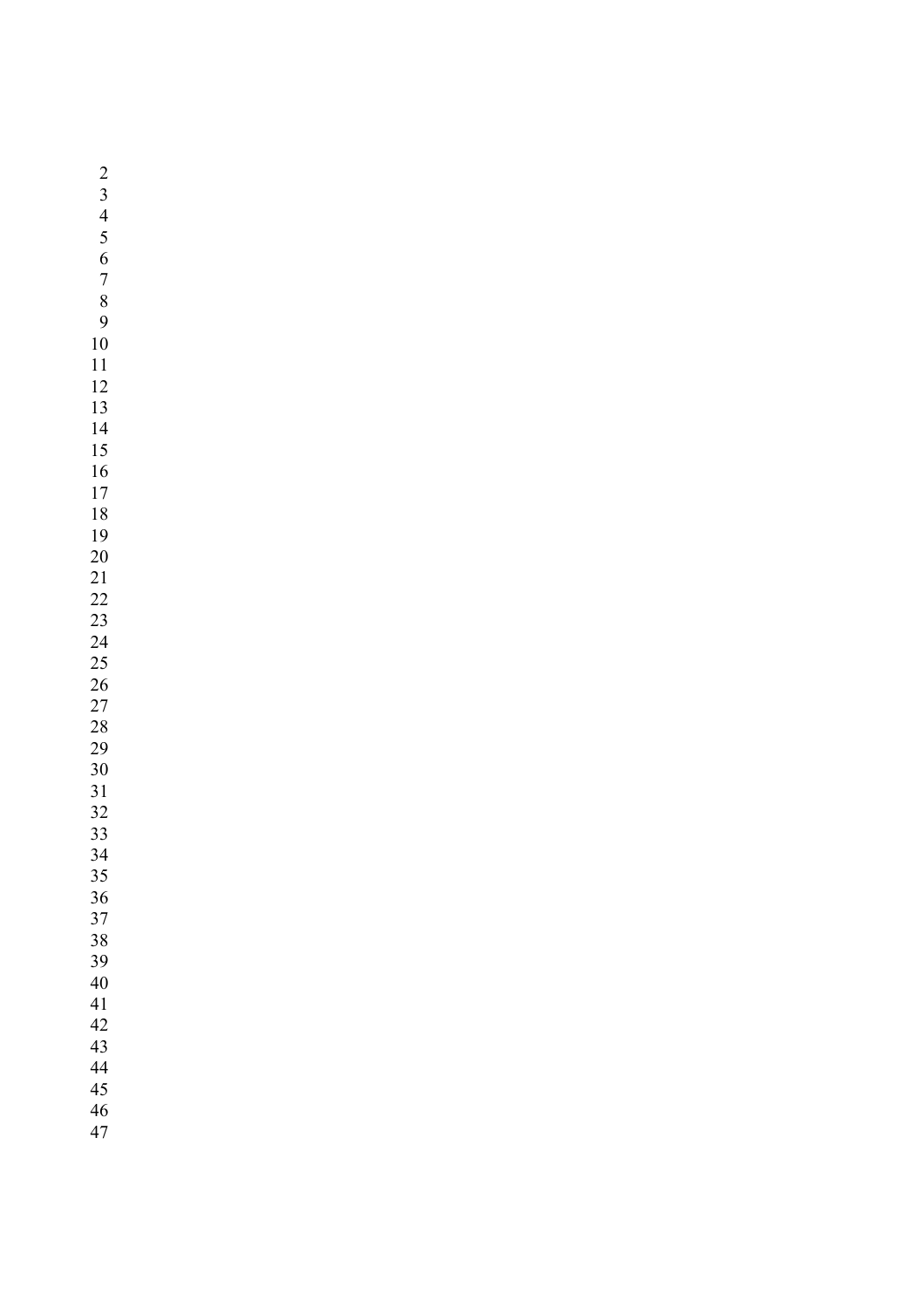| $\frac{2}{3}$   | The Phenomenological Level Constrains the Sub-personal Level          |
|-----------------|-----------------------------------------------------------------------|
| $\overline{4}$  |                                                                       |
| 5               |                                                                       |
| 6<br>$\sqrt{ }$ |                                                                       |
| 8               |                                                                       |
| 9               |                                                                       |
| $10\,$          |                                                                       |
| 11              |                                                                       |
| 12              |                                                                       |
| 13              |                                                                       |
| 14              |                                                                       |
| 15              |                                                                       |
| 16<br>$17$      |                                                                       |
| $18\,$          |                                                                       |
| 19              |                                                                       |
| $20\,$          |                                                                       |
| $21\,$          |                                                                       |
| $22\,$          |                                                                       |
| 23              |                                                                       |
| 24              |                                                                       |
| 25<br>$26\,$    |                                                                       |
| $27\,$          |                                                                       |
| $28\,$          |                                                                       |
| 29              |                                                                       |
| $30\,$          |                                                                       |
| $31\,$          |                                                                       |
| $32\,$          |                                                                       |
| 33              |                                                                       |
| 34<br>35        | The Epistemological Break Between Living and Knowing One's Experience |
| $36\,$          |                                                                       |
| $37\,$          |                                                                       |
| 38              |                                                                       |
| 39              |                                                                       |
| $40\,$          |                                                                       |
| 41              |                                                                       |
| $42\,$<br>43    |                                                                       |
| $44\,$          |                                                                       |
| $45\,$          |                                                                       |
| 46              |                                                                       |
| 47              |                                                                       |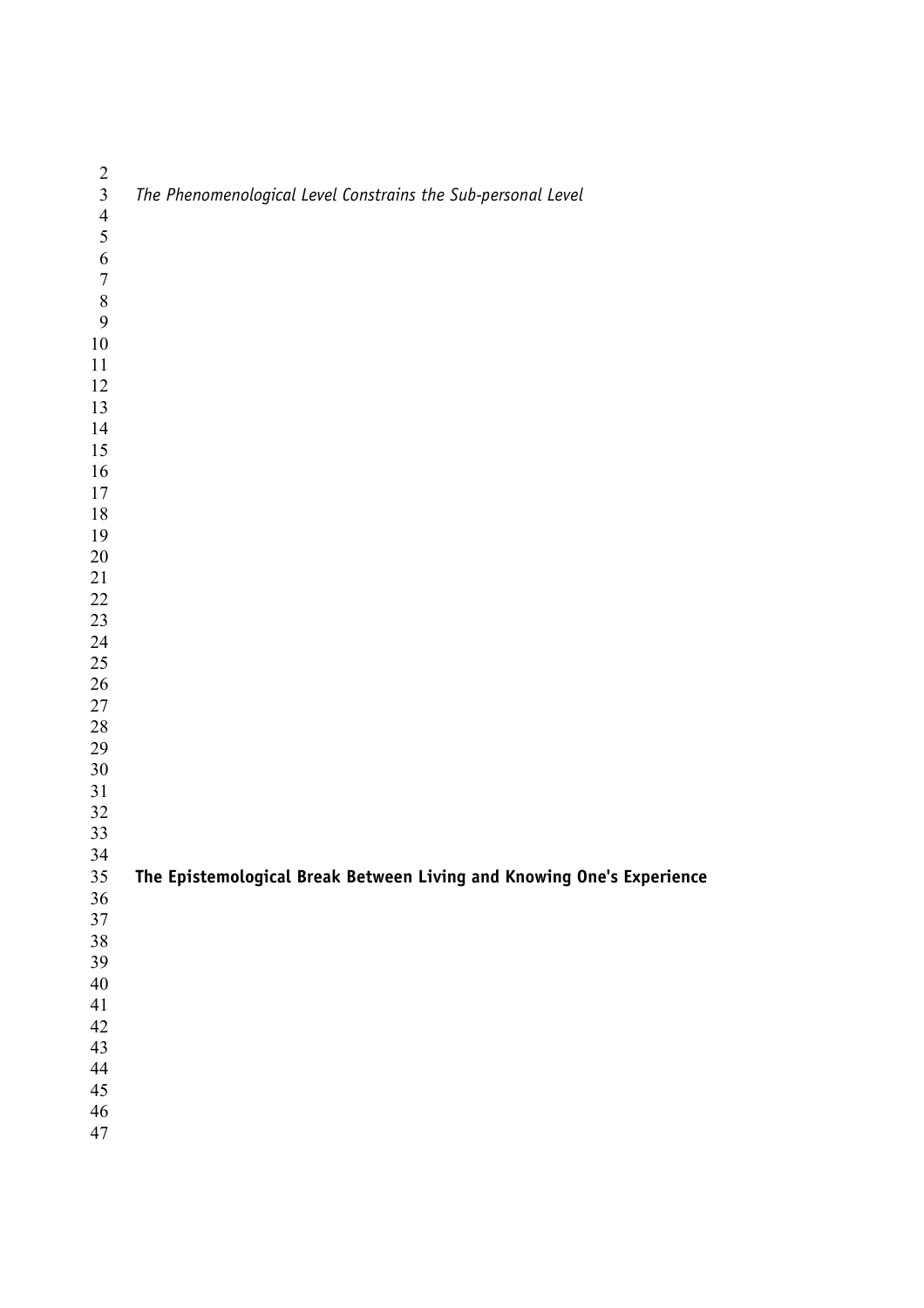distinguish between living and knowing results in a confusion between the fact of thinking about experience and the fact of knowing it.

Many difficulties have to be overcome before one can gain access to one's experience and describe it.

*Lived experience is not immediately accessible for it is largely implicit in the sense of pre-reflective*

That is, it has not been made an object of consciousness and so still remains inaccessible to reflective consciousness. But one can only give verbal expression to what one is conscious of. Verbalisation requires in advance that one should be cognisant of what has been lived through. This state of affairs is often translated by replies of the kind: 'I don't know' or even by rationalisations deriving from the psychology of common sense.

The negative side of this state of affairs is that the phenomenological dimension is not so easy to know. It is not immediately available as a whole. The positive side is that there is a store of extraordinary data which has not been seen and therefore not exploited by research up to the present time. Most often, the spontaneous view of the psychologists is that either the information is available and 20 therefore can be brought to consciousness. The subject can verbalise it if one asks him to do so with minimal instructions. Or else the information is not available. It is non conscious or non existent and the subject can not talk about it - in which case it is useless proceeding further. However, what makes its appearance with the notion of the pre-reflective is the domain of what can be rendered conscious: that is, information which is not actually conscious (through lack of awareness and not necessarily for reasons of censorship as in the Freudian model) but which can become so by means of 27 a particular activity, and, as we shall see later on, of intersubjective mediation. This brings to light an important disequilibrium in the programme of research as between the study of non conscious aspects (perception without awareness, learning techniques or implicit memory cf. Bornstein & Pittman 1992) and the absence of symmetrical programmes which would explore the limits of what a subject can bring to consciousness, as if this limit was already well known, unchangeable, the same for everyone!

What makes it possible to acquire knowledge of one's experience is a specifically 'reflecting' activity. This is often confused with a 'reflected' activity.

We know from all of Piaget's work (1937, 1§974 a,b,c) on becoming conscious 'of' that it is a valid and entirely independent comportment and that it is brought about essentially for reasons extrinsic to the subject, such as, for example, the failure of his action, gaps, momentary disequilibrium. If this comportment is to become deliberate (at least to the extent of creating sufficient conditions for it to become so) our understanding of the process of becoming conscious of something from a phenomenological standpoint, from the point of view of a cognitive activity which the subject can put into operation, has to be improved. In a certain sense, it is a question of applying psycho-phenomenological analysis to the realisation of the act that makes it possible (cf. Depraz, Varela, Vermersch in preparation). This procedure brings out the value of the distinction between reflected and reflecting activity. The first bears upon data which has already been brought to consciousness, it is a reflection 'upon' and is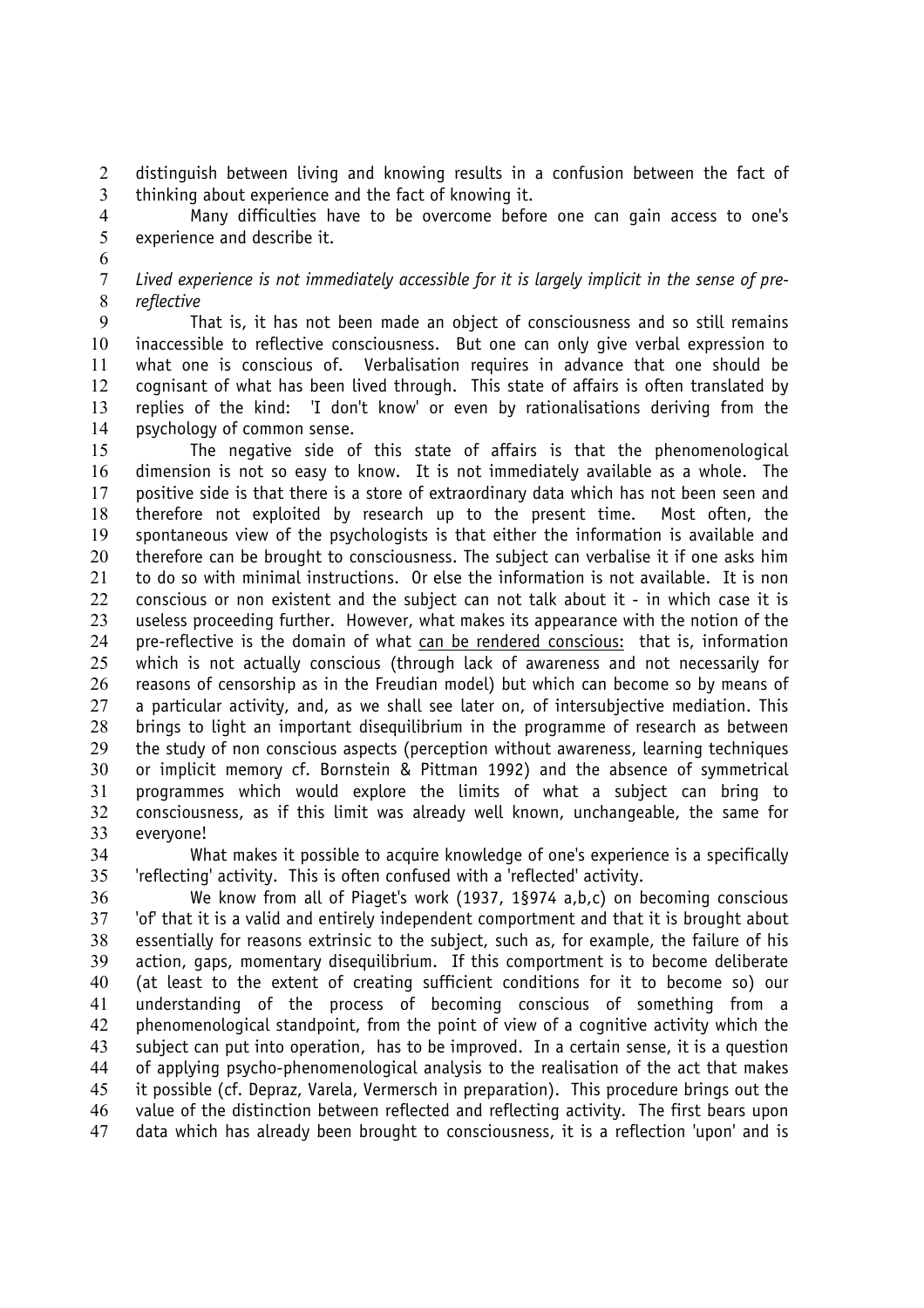largely synonymous with the commonplace meaning of the term 'reflection': to take as object of thought other ideas (therefore already available as thoughts). The second, on the contrary, is a form of 'reflexivity', in Piaget's sense of that term (1977), that is, it implies a transition from the experience 'in act' to the alternative plane of a 'representation' of this experience. In advance of the possibility of experiencing it, it is a reflection 'upon'. Both activities are reflexive in the sense that they imply a change in the direction of attention, starting out from a 'natural' direction spontaneously oriented towards the external world and then turned towards the 'interior' world. However, the difference between them is founded in the fact that the reflecting activity is based upon a *gesture of accommodation* (Piguet 1975) which is relatively speaking more passive than that of the deliberate research proper to the reflective apprehension. Practising the reflecting activity is a delicate matter since it presupposes a form of suspension of the regime of habitual cognitive activity, an inhibition of the commitment towards others and the world, then a more or less extended delay, since the subject is envisaging something which still is not present and which is not given to him in the mode of access of an already reflected knowledge. So there is a first suspension (epoche) permitting the reflecting act to get started, then a second suspension, accompanied by an empty expectation in order that the fulfilment should function. And what makes its appearance may do so in accordance with a much slower temporalisation than that which presides over the cognitive task based on data 22 which has already been brought to consciousness. In sum, this reflecting activity is relatively unfamiliar as a deliberate activity. Its practise demands either a long personal education (in the spirit of what the book by Varela, Thompson & Rosch 1991 has clearly emphasised, cf. also Varela 1996) or an expert mediation in he sessions devoted to the work of clarification (Varela 1994). But this last solution, which offers 27 the advantage of enabling us to work with whoever shows up whether or not they have been formed for the task, raises a new problem. 

- *The reflecting activity requires a training and/or the help of an expert mediator.*
- 
- 
- 
- 
- 
- 
- 
- 
- 
- 
- 
- 
- 
- *Subjective experience is as complex as any other object of research.*